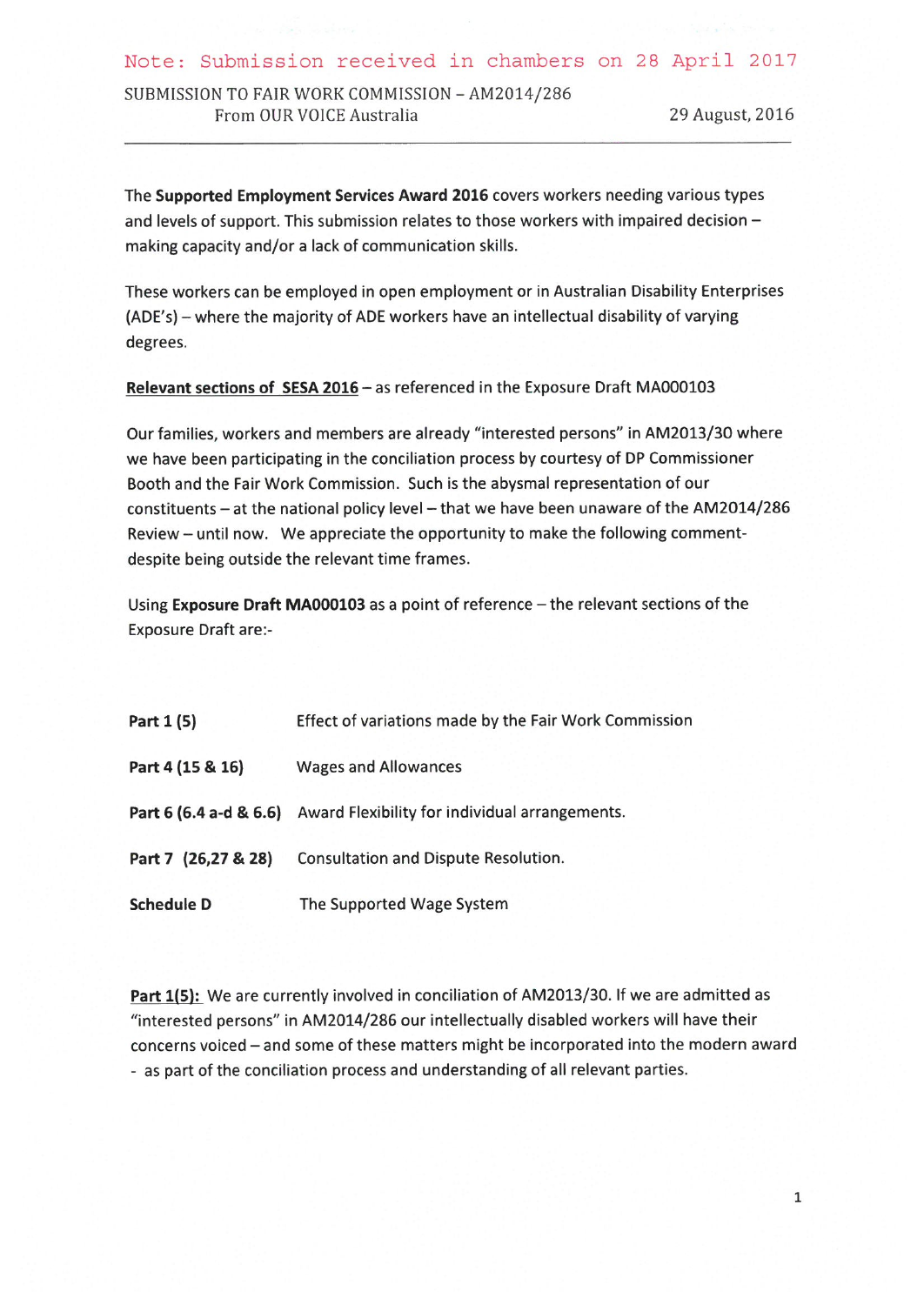#### Part 4 – Wages and Allowances:

**15.1: Minimum Wage:** Our ADE's are, generally, Not-for-Profit organisations where the majority of workers have an intellectual disability. In line with the NDIS concept, an ADE provides social and economic participation in our communities for people with an intellectual disability. These workers - our family members - are defined as employees under Part 1.2 of the Act (*Fair Work Act 2009 (Cth)*. As such they are entitled to have their specific needs enshrined into the legislation to protect them Those specific needs are different to workers who do not have impaired decision making capacity, who can communicate, who can also self-advocate and who could affiliate with a Union- if that was possible. 

\_\_\_\_\_\_\_\_\_\_\_\_\_\_\_\_\_\_\_\_\_\_\_\_\_\_\_\_\_\_\_\_\_\_\_\_\_\_\_\_\_\_\_\_\_\_\_\_\_\_\_\_\_\_\_\_\_\_\_\_\_\_\_\_\_\_\_\_\_\_\_\_\_\_\_\_\_\_\_\_\_\_\_\_\_\_\_\_\_\_\_\_\_\_\_\_\_\_\_\_\_

The Award structure should differentiate between a community Not-for-Profit and a standard for-profit private enterprise or public servant workplace. We remain hopeful that the current conciliation process and modified SWS trials, which are a part of that conciliation process will facilitate this aspect of the 2016 Supported Employment Services Award. 

**16.1:** - Wage assessment – employee with a disability and an approved wage assessment tool (refer to our comment on Schedule D)

### **Part 6 - Award flexibility for individual arrangements:**

**6.2:** The terms "coercion or duress" can be used against family carers – and even against the employer- where claims of "CONFLICTS OF INTEREST" abound. Family carers have been accused of having "conflicts of interests" where their family needs and arrangements can "conflict" with the perceived concepts of some funded advocates and, at times, employers. On the other hand, most employers try to protect the best interests of some of these employees – who have no family or guardian – but are said to have a conflict of interest because they are the employer and the employer/advocacy role is either a conflict of interest or said to be coercion or duress.

**6.4(a)** The legislation does not allow for the reality that an employee who is aged 18 years of age, but has impaired decision-making capacity, might not be judged as legally capable of making a will. Individual cases could differ but, if you can't make a will – due to lack of intellectual capacity, then signing contracts and/or agreements that are binding becomes problematic. Clause 6.4 of the **Exposure Draft** assumes the lack of legal capacity can be transferred to the "parent or guardian". This erroneously accepts that every such worker has a parent or a guardian  $-$  but that is, increasingly, not the case. Guardianship is almost impossible to obtain, there are no uniform national guardianship laws – even if it was more easily obtained, and many of the workers in our ADE's no longer have parents. Increasingly siblings and extended family members are assisting with the care and supported decision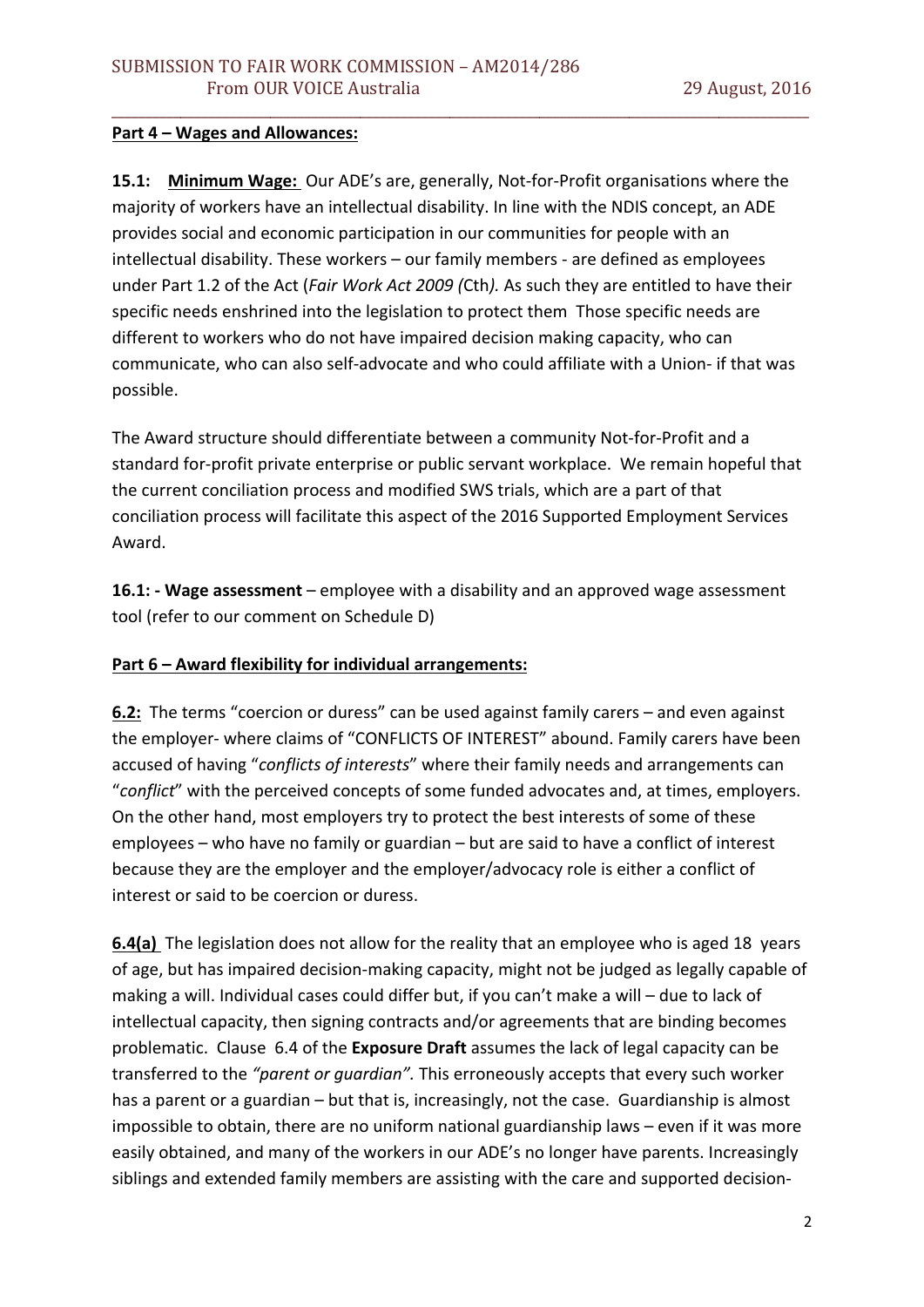making needs of their intellectually disabled family member. In some cases the intellectually disabled worker (an *employee* under The Act) might also be living in housing arrangements provided by the same, or an affiliated not-for-profit employer. This scenario introduces another aspect of "whole of life control" as a conflict of interest.

\_\_\_\_\_\_\_\_\_\_\_\_\_\_\_\_\_\_\_\_\_\_\_\_\_\_\_\_\_\_\_\_\_\_\_\_\_\_\_\_\_\_\_\_\_\_\_\_\_\_\_\_\_\_\_\_\_\_\_\_\_\_\_\_\_\_\_\_\_\_\_\_\_\_\_\_\_\_\_\_\_\_\_\_\_\_\_\_\_\_\_\_\_\_\_\_\_\_\_\_\_

**6.6** – The work agreement (which is a contract) – "*except as provided by clause 6.4(a)* must not require the approval or consent of a person other than the employer and the individual *employee".* Clause 6.4(a) only allows for "the employee's parent or quardian". Many of our workers have neither - and advocacy services do not cover the length and breadth of Australia. There are public claims by certain advocates and agencies that "the Award is about the employee  $-$  the person with a disability  $-$  nothing to do with the family or carers"

**6.7** – This requires a "written agreement" – but makes no provision for a person with an intellectual disability, who might be unable to read – or write- but must "understand the *proposal"*. The employer "must take measures, including translation into an appropriate *language"*. However, who determines what is "*appropriate"* and what "*the measures"* could or should be- when the barrier is more than "an appropriate language", but also a *lack* of legal capacity, an inability to self- advocate, the lack of an advocate, no union *representation, and with no parent or guardian to assist them. The employer has a perceived conflict of interest which is, in some cases – real.* 

#### **Part 7 - Consultation and Dispute Resolution:**

**26.1(a)** – Major Workplace Change – obliges the employer to "notify the employees when *they are affected by the proposed changes and their representatives, if any."* The term "representatives" requires more definitive terminology for our family workers who are employees with an intellectual disability and impaired decision-making capacity. Also – what provisions are made and acceptable, if the intellectually disabled employee does NOT HAVE "any representative"? - which is increasingly the case.

**26.2 (a)** – as above

 $26.2(c)$  - as above

### **27-** Consultation about changes to rosters or hours of work

**27.1** - as referenced above.

**27.2(a)** and (c) These clauses accept that where changes are proposed to the workplace, rosters and hours of work the (INTELLECTUALLY DISABLED) employee "and their *representative, if any"* must be given an opportunity to express their view ""including any *impact in relation to their family or caring responsibilities".* Whilst the funded advocacy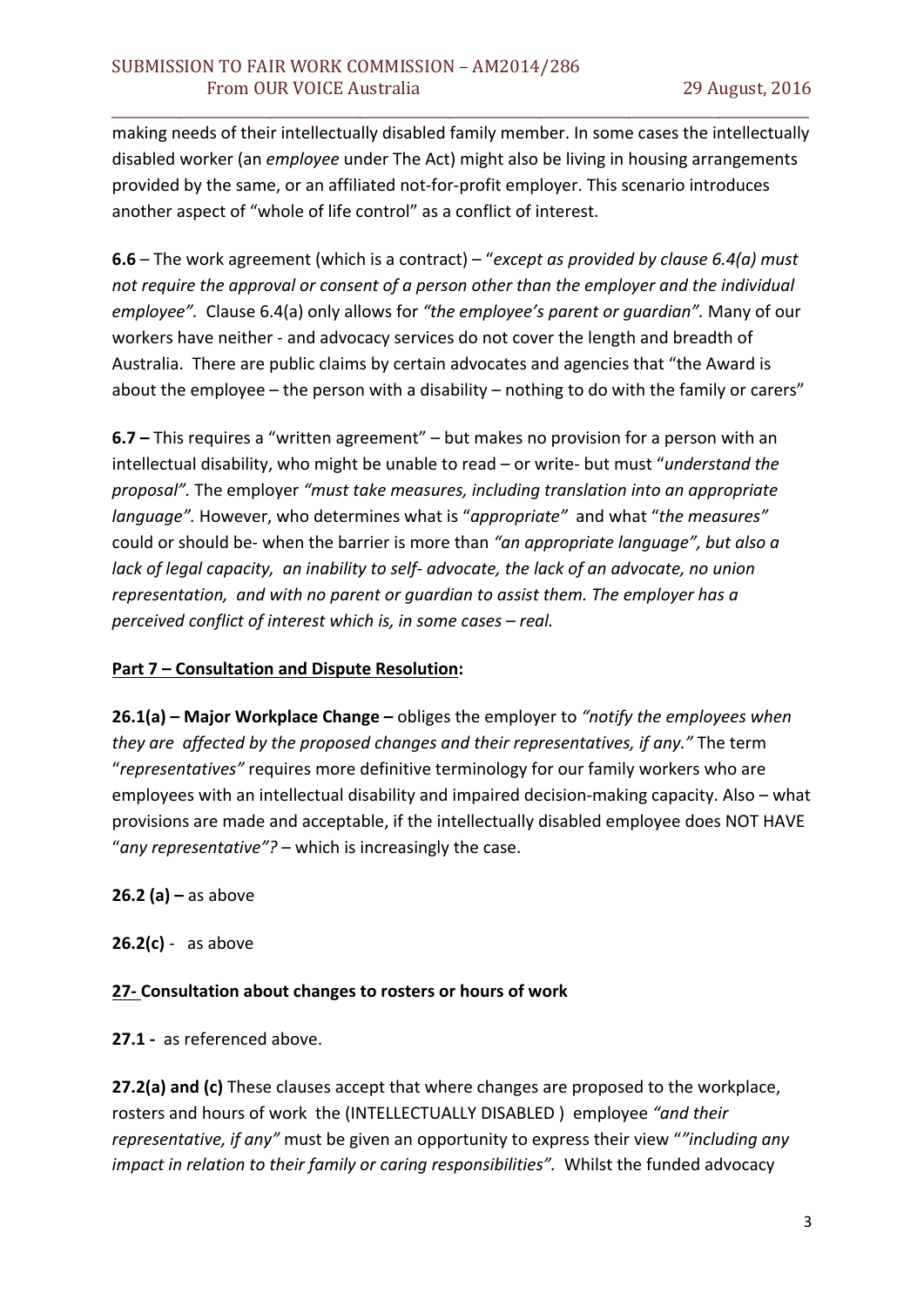position is that work and remuneration are about the person with the disability  $-$  not the family or carer  $-$  this section of the Award tends to refute that  $-$  as any modern Award should – whether the employee has a disability or is able-bodied. It becomes problematic when the employee has an intellectual disability that is not "mild", has no legally acceptable "*representative*", still requires full time support for their personal living needs and family carers trying to meet those needs have their own employment and wider family obligations. It is also problematic if the worker lives in supported accommodation and the support hours conflict with the proposed changes in the workplace conditions.

\_\_\_\_\_\_\_\_\_\_\_\_\_\_\_\_\_\_\_\_\_\_\_\_\_\_\_\_\_\_\_\_\_\_\_\_\_\_\_\_\_\_\_\_\_\_\_\_\_\_\_\_\_\_\_\_\_\_\_\_\_\_\_\_\_\_\_\_\_\_\_\_\_\_\_\_\_\_\_\_\_\_\_\_\_\_\_\_\_\_\_\_\_\_\_\_\_\_\_\_\_

The reference to the impact on families and carers is essential and should be retained. It does, however, need to be clearer, with a legislated and definitive process that protects all parties, the person with an intellectual disability, "their representative" – however that is eventually defined- the employer and the funding body.

Historically, and unfortunately, the lack of differentiation between those with mild intellectual disability and those without legal capacity, communication and self-advocacy skills - have dominated the workplace – and the community. The Modern Award should address that.

**27.3** states consultation is not required "where an employee has irregular, sporadic or unpredictable working hours". This qualification does cover some of our family members – but even those with these qualified hours still have support needs outside the workplace. Their continued economic participation should be recognised.

### **28 - Dispute Resolution**

**28.1-28.6:** Assuming the relevant processes have been duly followed by all parties, the interests of employees with an Intellectual Disability, their families and carers are not recognised – within the Exposure Draft – or the earlier Award

Regurgitating history  $-$  as AM2013/30 attests  $-$  does not ensure the future Award will prevent a repetition of past issues – as pending wage assessment disputes currently rest with the Human Rights Commission and, we believe, the Federal Court.

We are all hopeful that the current AM2013/30 conciliation will result in a modified SWS tool that the sector and the Government will accept and provide- without the loss of jobs. However, a more definitive process and acceptance of the specific needs of workers with an intellectual disability – their families and carers – needs to be part of the Modern Award

It is reasonable to require that, in resolving an industrial dispute for a worker with an intellectual disability and the use – or appropriateness – of the approved legislative wage assessment tool, the relevant parties should be required to:-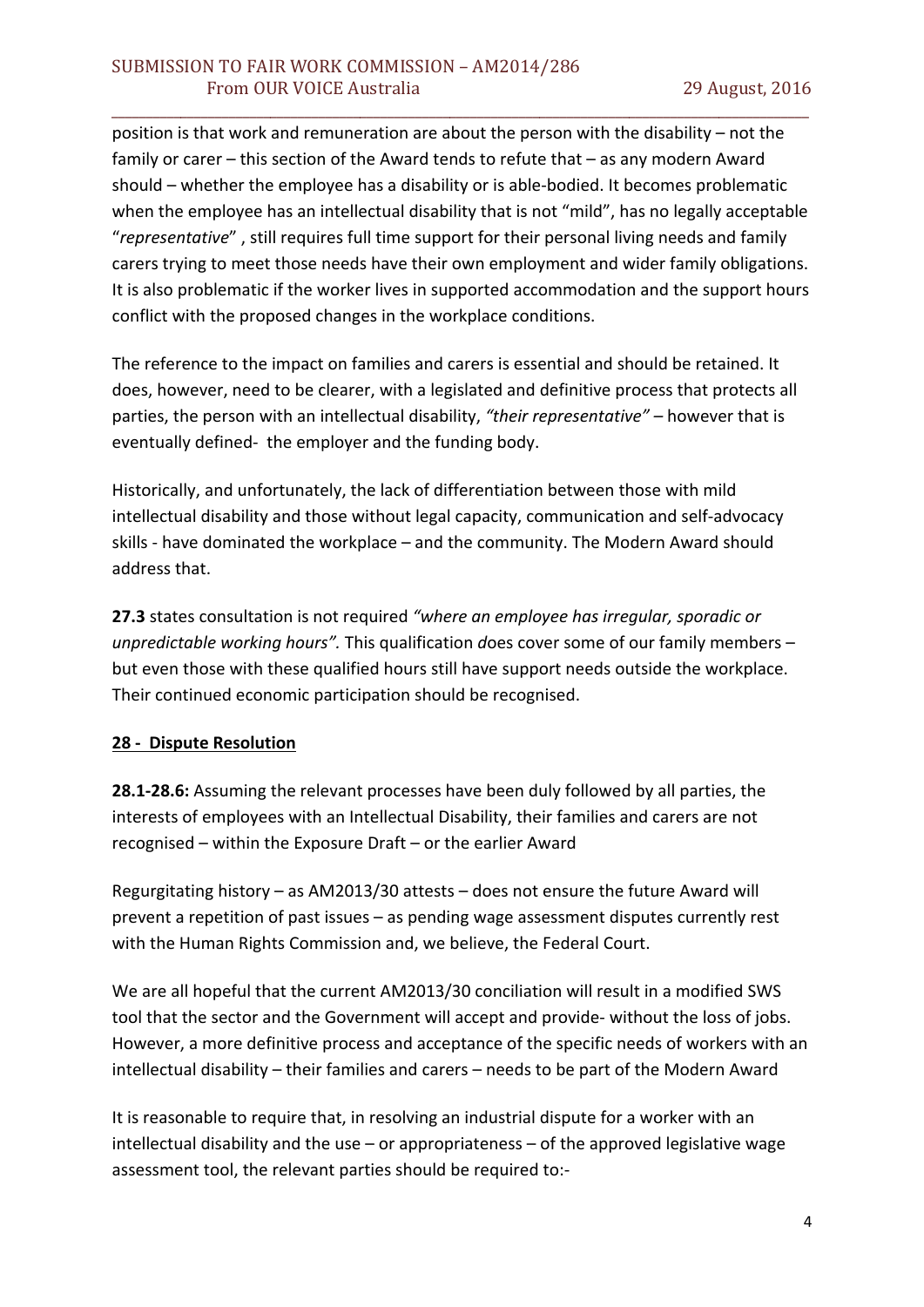# 1. Follow the processes dictated for any such industrial dispute

2. Ensure, from an independent and industrially acceptable source, that the particular assessment tool is being properly used

\_\_\_\_\_\_\_\_\_\_\_\_\_\_\_\_\_\_\_\_\_\_\_\_\_\_\_\_\_\_\_\_\_\_\_\_\_\_\_\_\_\_\_\_\_\_\_\_\_\_\_\_\_\_\_\_\_\_\_\_\_\_\_\_\_\_\_\_\_\_\_\_\_\_\_\_\_\_\_\_\_\_\_\_\_\_\_\_\_\_\_\_\_\_\_\_\_\_\_\_\_

- 3. Consider the outcome of any such review of the wage assessment process for the parties in dispute, and any recommendations for adjustments in use or financial outcome for the employee – before the whole sector is overwhelmed by a specific case which represents a minute percentage of the whole sector, other workers, their families and carers.
- 4. Considering the specific needs of people with intellectual disability who lack informed decision-making skills – their families and carers – within the Award would be a positive acknowledgment of the need for flexibility, and consultation. Definitions which acknowledge the lack of legal capacity, the lack of self-advocacy skills and the changing needs of families who are ageing and, often, double income younger families who have to work to make ends meet - as well as providing support for their intellectually disabled family member/worker –are needed in the Modern Award

## **Schedule D**

As this is the subject of AM2013/30 we comment on

**D3- D31.** Which covers employees "who are unable to perform the range of duties to the *competence level* (our emphasis) *required* within the class of work for which the employee is engaged under this award because of the effects of a disability on their productive capacity and who meet the impairment criteria for receipt of a disability support pension".

The issue of competency v productivity – or competency + productivity – is not the issue for this submission, however, it is a common business principle that "You cannot manage what you cannot measure". Schedule D accepts that the level of disability affects competency and productivity  $-$  but if you cannot measure "competency"  $-$  (AM2013/30 aims to remove any reference to competency) you cannot manage it - effectively and efficiently.

Without pre-empting the final outcome of AM2013/30 and the trial of a modified SWS – we state the following facts

- 1. The AM2013/30 application was to outlaw the BSWAT and all wage tools with a competency component.
- 2. This was designed to ensure that the SWS remained the ONLY legislated wage assessment tool for use in our Australian Disability Enterprises (ADE's)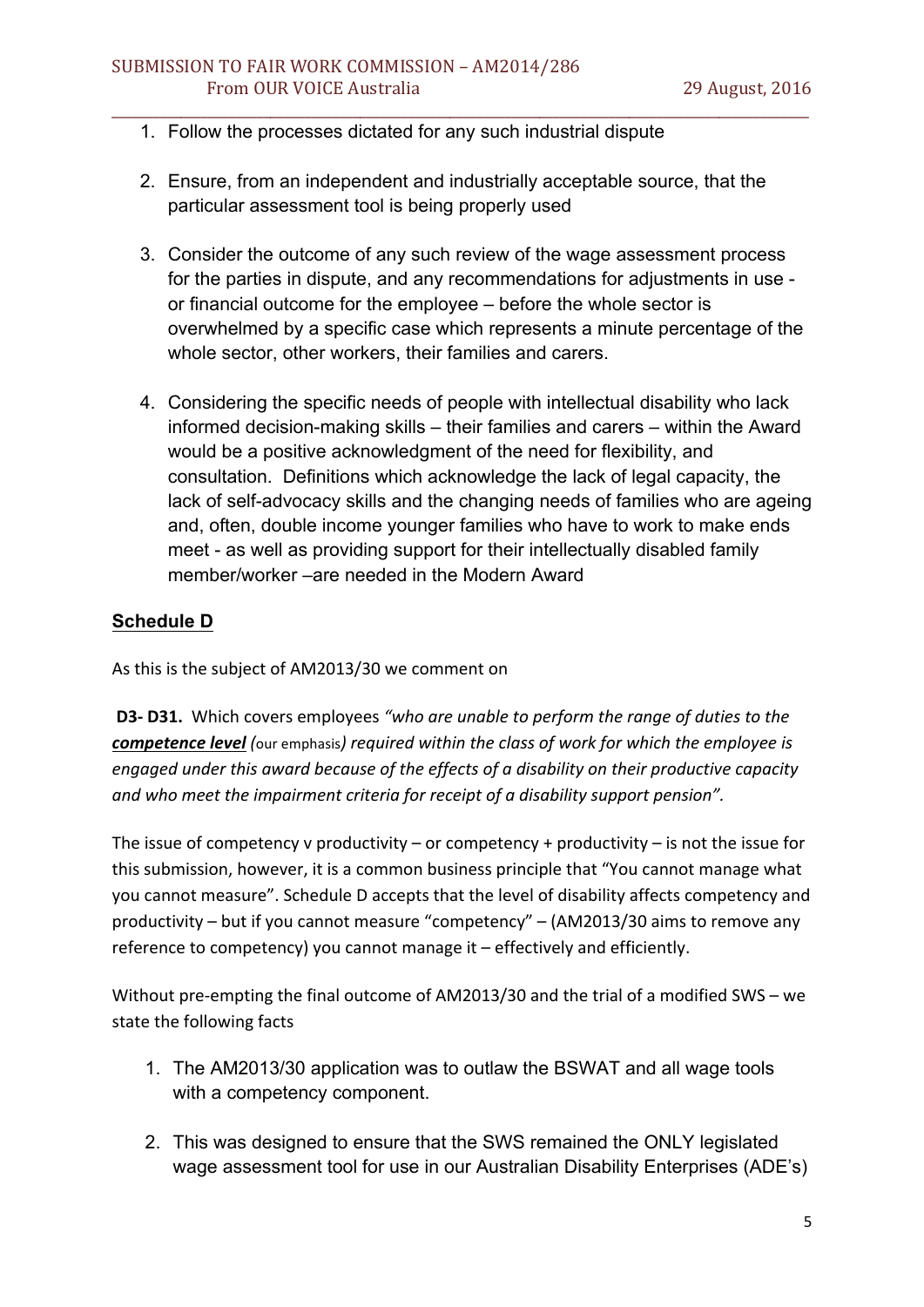3. Such an outcome would have led to a loss of jobs and closures -- Australia wide.

\_\_\_\_\_\_\_\_\_\_\_\_\_\_\_\_\_\_\_\_\_\_\_\_\_\_\_\_\_\_\_\_\_\_\_\_\_\_\_\_\_\_\_\_\_\_\_\_\_\_\_\_\_\_\_\_\_\_\_\_\_\_\_\_\_\_\_\_\_\_\_\_\_\_\_\_\_\_\_\_\_\_\_\_\_\_\_\_\_\_\_\_\_\_\_\_\_\_\_\_\_

- 4. It is obvious that the Supported Wage System (Schedule D the SWS) does not – in its present state- represent that group of employees for whom we advocate
- 5. It is equally obvious that commercially- the SWS, again in its present state – does not protect the interests of the employers – or their employees. Deliberate job losses and a lack of viability are contrary to industrial law - with the latter being contrary to corporate law.
- 6. Mediation is a necessary part of any industrial disagreement but it is difficult for parties – with differing views- to collaborate, co-operate and compromise if, - historically - there is an ideological barrier preventing the parties from collaborating and compromising to obtain an acceptable outcome . The loss of jobs is NOT an acceptable outcome for our disabled family members – their families or carers.
- 7. The national body of service providers the NDS is accepted as the Peak Body for employers. We might not always agree with them, any more than we agree with the applicants in AM2013/30 – but we all need to work together. Generally we manage to do that quite successfully to achieve our common goals – jobs and an active participation in social and economic options – to provide our family members with dignity, choice and an income to supplement their Pension entitlements. The applicants for AM2013/30, historically, seem unprepared to liaise with anyone who has a view that is contrary to that espoused by them. That hasn't changed in the past decade.
- 8. The current view in AM2013/30 as it was back in 2004, when the BSWAT was legislated – is one of ideology. . An ADE is seen by the Applicants as segregation and discrimination. They advocate that all people with a disability, in supported employment, should be assessed for remuneration using only the SWS(Supported Wage System ). Further it should be in an open employment environment – not a segregated (specialised) ADE workplace. This trenchant view ignores the level and type of disability – the differing needs of each, and does not deliver justice for the majority. .
- 9. No ADE is the same as others because they are Not-for-Profits. NFP's have created a workplace to meet the needs of people with a disability. The work – and the contracts – are built around the needs of the workers. ADE's